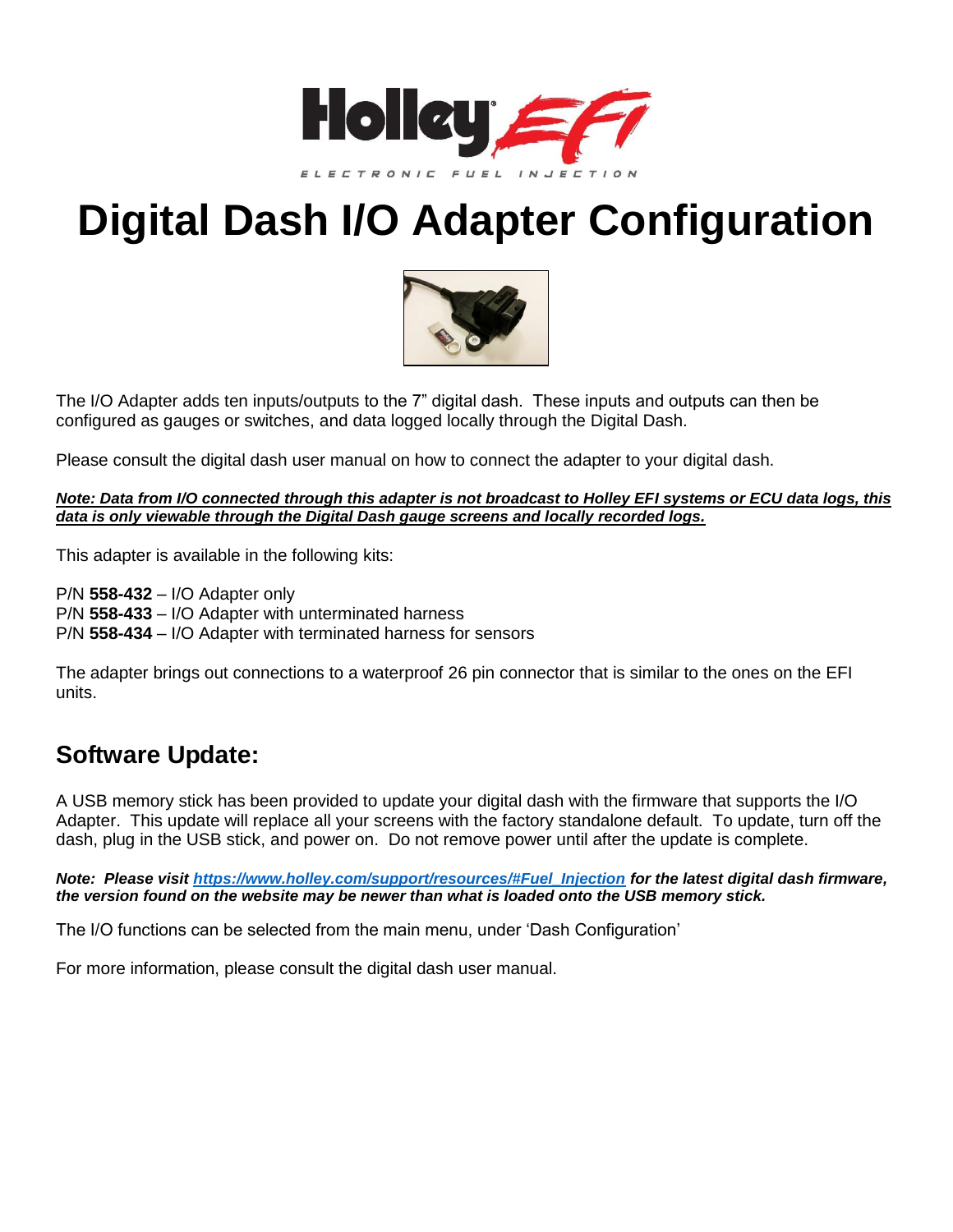# **Connector Pin Functions:**

The pins labelled +5V are current-limited and only to be used to provide a reference for 3 terminal sensors. The maximum combined current draw from the +5V pins are 70mA.



\* **NOTE:** Coil (-) internally uses IO3. Do not connect anything to IO3 if coil (-) is used.

#### **Supported Functions:**

| <b>Type</b>                       | <b>IO1</b> | IO <sub>2</sub> | IO <sub>3</sub> | <b>IO4</b> | IO <sub>5</sub> | IO <sub>6</sub> | IO <sub>7</sub> | IO <sub>8</sub>  | <b>IO9</b>       | <b>IO10</b>      |
|-----------------------------------|------------|-----------------|-----------------|------------|-----------------|-----------------|-----------------|------------------|------------------|------------------|
| SSR Out (2 Amp)                   | <b>YES</b> | <b>YES</b>      |                 |            |                 |                 |                 |                  |                  |                  |
| Custom 5V Input                   | <b>YES</b> | <b>YES</b>      |                 |            | <b>YES</b>      | <b>YES</b>      | <b>YES</b>      | YES <sup>1</sup> | YES <sup>1</sup> | YES <sup>1</sup> |
| Switch to GND input               | <b>YES</b> | <b>YES</b>      | <b>YES</b>      | <b>YES</b> | <b>YES</b>      | <b>YES</b>      | <b>YES</b>      |                  |                  |                  |
| Switch to +12V input              | <b>YES</b> | <b>YES</b>      | <b>YES</b>      | <b>YES</b> | <b>YES</b>      | <b>YES</b>      | <b>YES</b>      |                  |                  |                  |
| Engine RPM                        |            |                 | <b>YES</b>      | <b>YES</b> |                 |                 |                 |                  |                  |                  |
| <b>RPM/Speed Input</b>            |            |                 | <b>YES</b>      | <b>YES</b> |                 |                 |                 |                  |                  |                  |
| Frequency                         |            |                 | <b>YES</b>      | <b>YES</b> |                 |                 |                 |                  |                  |                  |
| 100 PSI Oil Pressure              |            |                 |                 |            |                 |                 | <b>YES</b>      |                  |                  |                  |
| Holley CTS / Custom<br><b>CTS</b> |            |                 |                 |            |                 |                 | <b>YES</b>      | <b>YES</b>       | YES <sup>2</sup> | YES <sup>2</sup> |
| Holley MAT / Custom<br>MAT        |            |                 |                 |            |                 |                 | <b>YES</b>      | <b>YES</b>       | YES <sup>2</sup> | YES <sup>2</sup> |
| <b>Custom Ohms</b>                |            |                 |                 |            |                 |                 |                 | <b>YES</b>       | <b>YES</b>       | <b>YES</b>       |
| Fuel sender input                 |            |                 |                 |            |                 |                 |                 |                  |                  | YES <sup>3</sup> |

<sup>3</sup> Use Custom Ohms for fuel sender input.

 $\overline{\phantom{a}}$ 

 $^1$  IO8 and IO9 have a built in 1k pullup, IO10 has a 120 ohm series resistance and 1k pullup. This may affect your readings for 5V input mode with low impedance sources.

 $^2$  In Standalone mode, the first CTS and MAP sensors that appear in the list are used as the source for the 'CTS' and 'MAP' channels in the dash screens.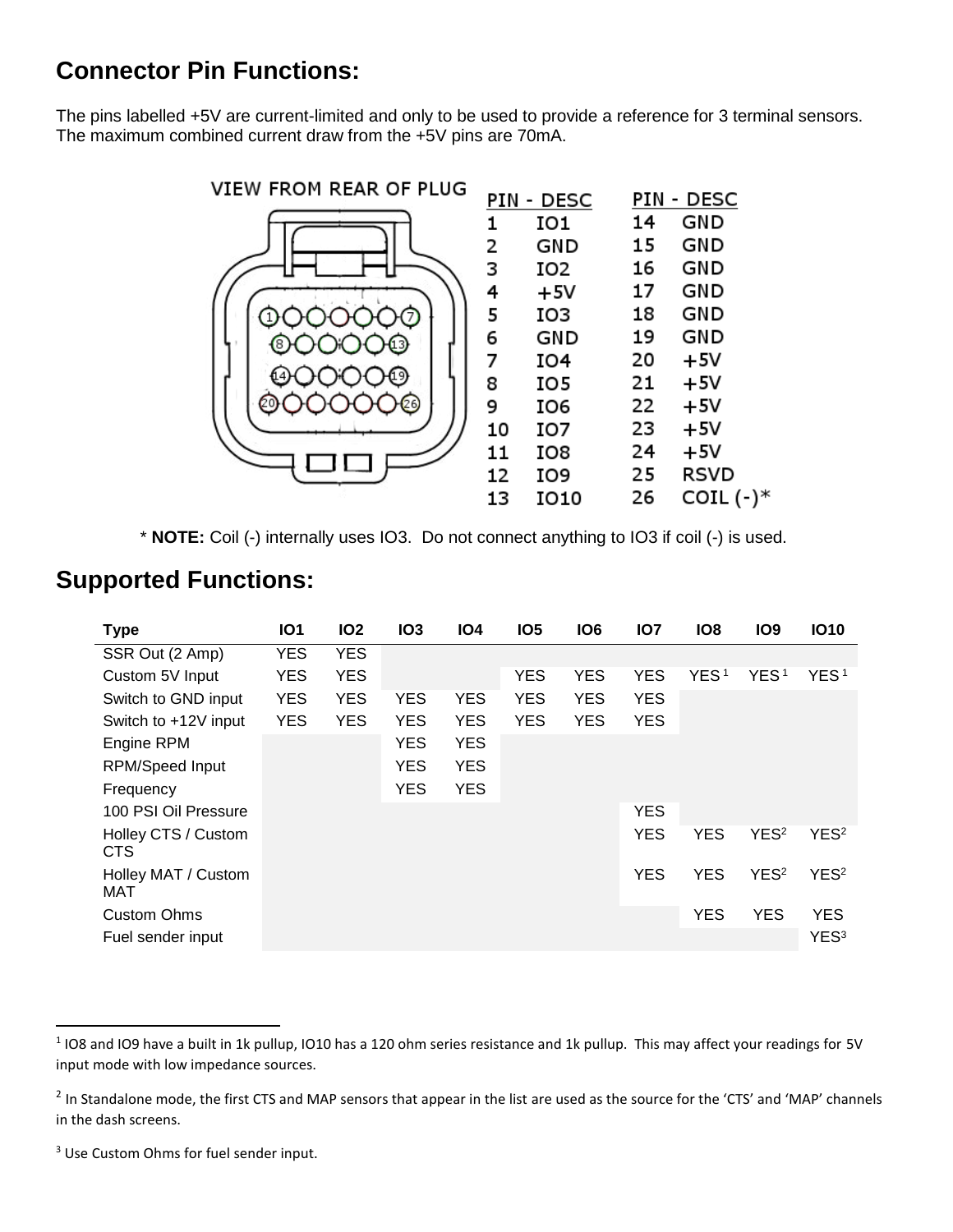# **Dash Configuration:**

To configure I/O functions from the main menu, select the 'Configuration' button, then 'Dash Configuration'

**Name** = *This will be displayed in your gauge channel selection*

**Type** = *Type of sensor (RPM, MAT, CTS, Custom 5v, Custom Ohms, SW to 12v, SW to GND)*

- RPM can be from a Coil (-) connection at pin B26, or a points/tach output at pin B5
- Speed is calculated using the vehicle wheel diameter, rear end ratio and pulses/rev (in MPH)
- Frequency is displayed in Hertz (pules per second)
- Holley CTS is preconfigured for **P/N 534-10**
- Holley MAT is preconfigured for **P/N 534-20**
- 100 PSI Oil Pressure is preconfigured for **P/N 554-102**
- Custom 5v can be configured for any sensor that outputs a 0-5v signal. Holley sells a variety of 0- 5v sensors for monitoring a wide range of data.
- Custom CTS is for custom thermistors
- Custom MAT is for custom thermistors
- Custom Ohms is used primarily on IO10 as a fuel level gauge.
- SSR Out is a 2 amp ground output suitable for use in triggering relays
- I:SW to GND is a ground switched input to the dash
- I:SW to 12v is a 12v switched input to the dash (example: turn signal indicators)

#### **Pin** = *Input pin assignment on the I/O adapter*

#### **Notes** = *User input notes field*

In this example, 9 of the 10 I/O channels are configured.

| 光             | Local I/O        |          | <b>CAN Devices</b>   |                                   | Vehicle                            | <b>Misc</b> |   |                |                    |        |
|---------------|------------------|----------|----------------------|-----------------------------------|------------------------------------|-------------|---|----------------|--------------------|--------|
|               |                  |          | Name                 |                                   | Type                               |             |   | Pin            | <b>Notes</b>       |        |
|               | 101              |          | <b>NOS Pressure</b>  |                                   | Custom 5V $\vert \mathbf{v} \vert$ |             | ۰ | <b>B1</b>      | 0-1600 psi         |        |
|               | 102 <sub>2</sub> |          | <b>Fuel Pressure</b> |                                   | Custom 5V $\vert \mathbf{v} \vert$ |             | ۰ | B <sub>3</sub> | $0-15$ psi         |        |
|               |                  |          |                      |                                   |                                    |             |   |                |                    |        |
| <b>SALLER</b> | 103              |          | <b>Engine RPM</b>    |                                   | Engine RPM $\blacktriangleright$   |             |   |                | B5/B26 Yellow wire |        |
|               | 104              |          | <b>Bottle Heater</b> | I:SW to 12V $\blacktriangleright$ |                                    |             |   | B7             | SSrelay3/grn       |        |
|               | 105              |          | <b>Water Pump</b>    | I:SW to GND $\blacktriangledown$  |                                    |             |   | B8             | SSrelay1/pnk       |        |
|               | 106 io.6         |          |                      | (disabled)                        |                                    |             |   | <b>B9</b>      |                    |        |
|               | 107              |          | <b>Oil Pressure</b>  | 100psi Oil Pres                   |                                    |             |   | <b>B10</b>     | 3 wire cable       |        |
|               | 108              |          | <b>Water Temp</b>    | <b>Holley CTS</b>                 |                                    |             |   | <b>B11</b>     | 2 wire cable       |        |
|               | 109              | Air Temp |                      | <b>Holley MAT</b>                 |                                    |             |   | <b>B12</b>     | 2 wire cable       | Qk     |
|               |                  |          | 1010 Fuel Level      |                                   | Custom Ohms $\blacktriangleright$  |             | ۰ | <b>B13</b>     | Tan                | Cancel |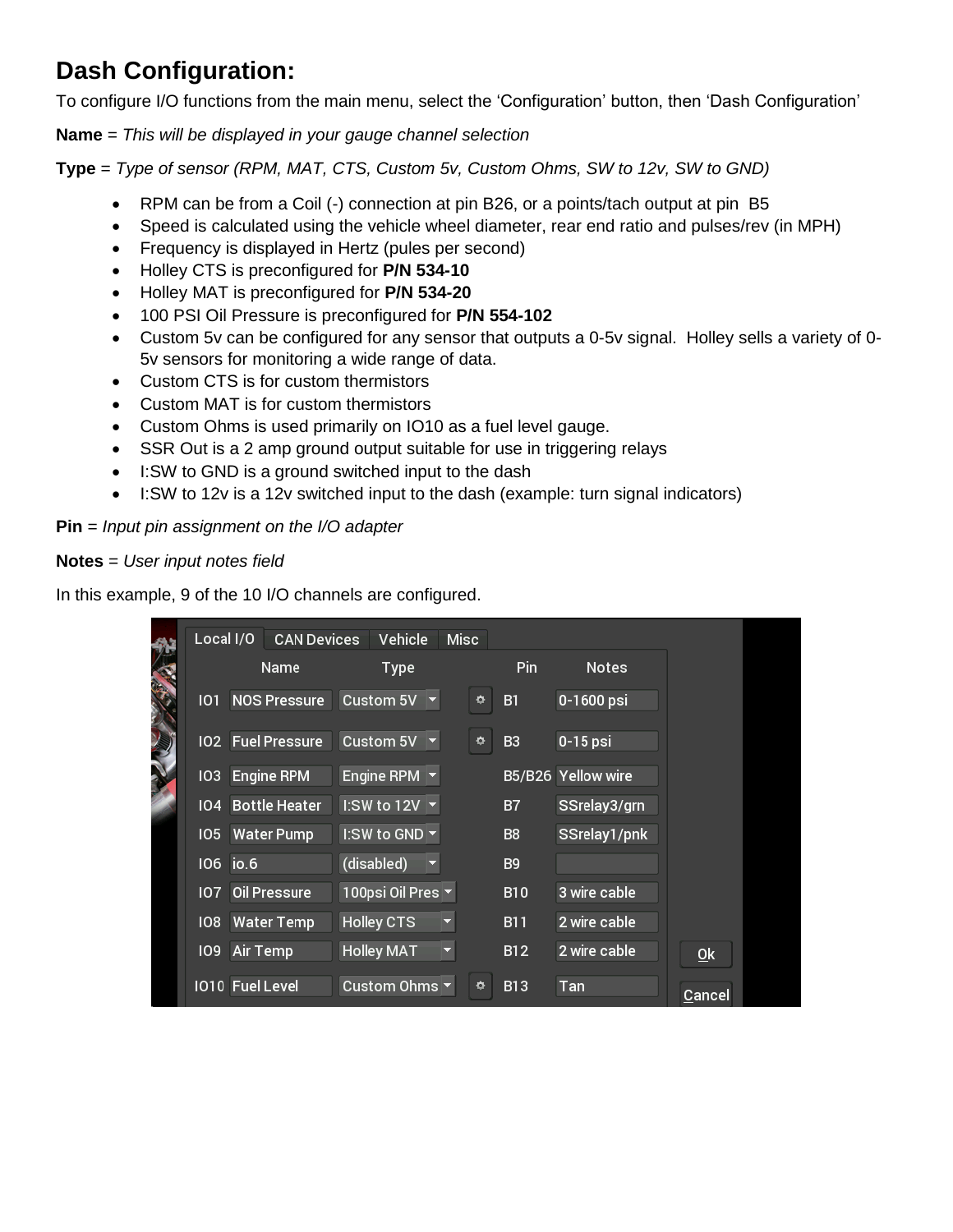# **Custom Sensor Configuration:**

Select the gear icon next to the sensor you wish to configure.



The dash has 16 custom value input boxes that need to be filled in. Double tap the Volts and Value boxes to input proper values for the sensor you are using.

*Note: Sensors purchased from Holley are included with calibration information*



|                            |       | io.10 Output Calibration Curve |                |                |              |                |
|----------------------------|-------|--------------------------------|----------------|----------------|--------------|----------------|
| Ohms                       | Value | ∡                              |                |                |              |                |
| 40.00                      | 0.00  | 13.33                          |                |                |              |                |
| 54.00                      | 6.67  | $-9e+09$<br>Min:               |                | Max:           | $9e + 09$    |                |
| 68.00                      | 13.33 | <b>Esc</b>                     |                |                | <b>Clear</b> |                |
| 82.00                      | 20.00 |                                |                | $\mathbb{Q}$   |              |                |
| 96.00                      | 26.67 | $\overline{7}$                 | 8              | 9              | <--          |                |
| 110.00                     | 33.33 |                                |                |                |              |                |
| 124.00                     | 40.00 | 4                              | 5              | $6\phantom{1}$ |              |                |
| 138.00                     | 46.67 |                                |                |                |              |                |
| 152.00                     | 53.33 | 1                              | $\overline{2}$ | $\overline{3}$ |              |                |
| 166.00                     | 60.00 |                                |                |                | <b>Ok</b>    |                |
| (double-tap to edit table) |       | $+/-$                          | 0              |                |              | Cancel<br>Save |
|                            |       |                                |                |                |              | Cancel         |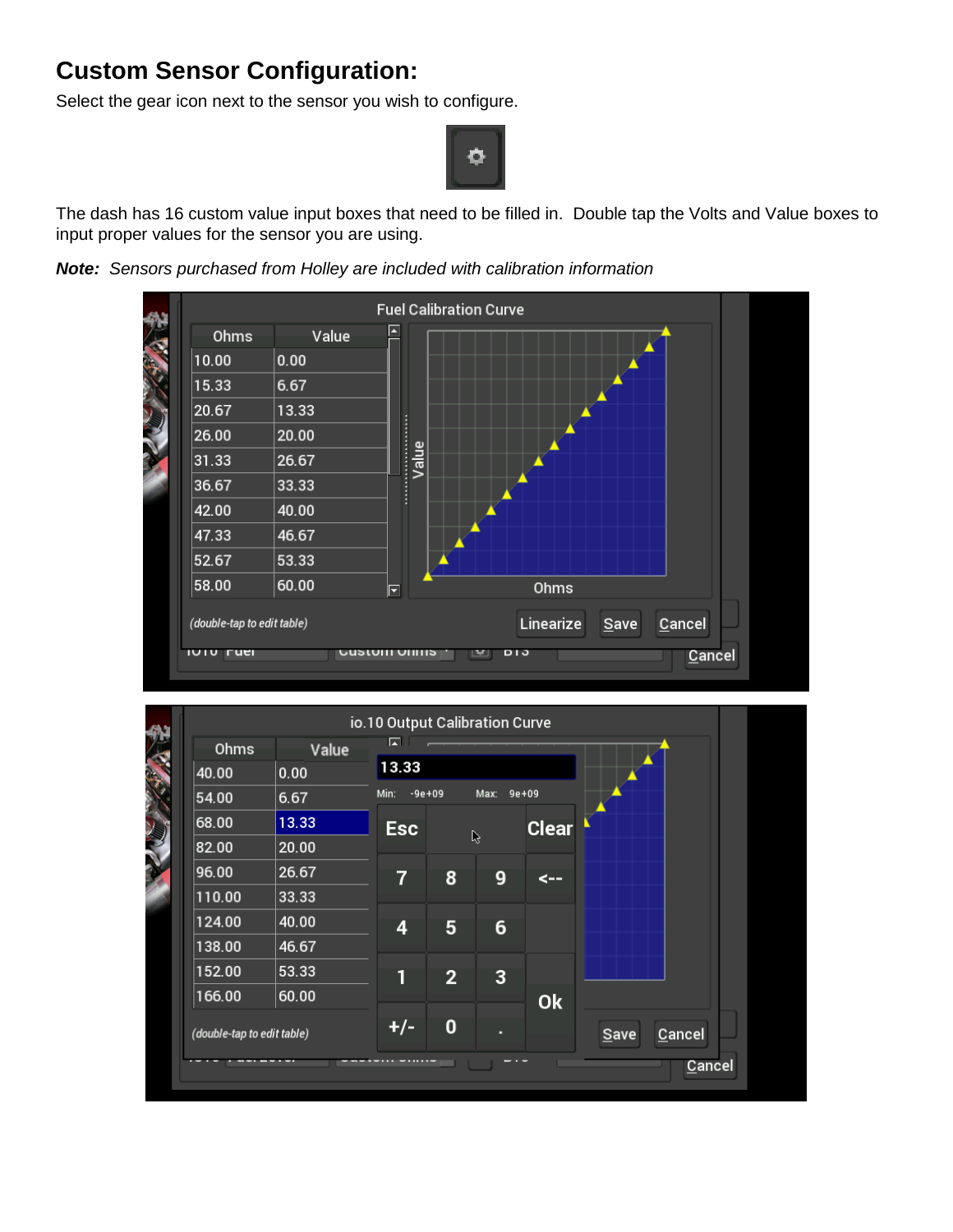# **RPM Input:**

The I/O Adapter contains circuitry to protect from fly-back voltage when connected to a Coil (-) input. If using a coil (-) input for an RPM signal, **pin B26 MUST be used or damage to the dash may occur.** Pin B5 is to be used with a tach output or similar signal. **The Black/White wire at pin 19 must be connected to a battery or chassis ground for the RPM and gauge signals to operate properly.**

The number of cylinders must be configured by selecting the 'Vehicle' tab found within the Dash Configuration menu.

| Vehicle<br><b>CAN Device</b><br>l lisc<br>Local I/O   |        |
|-------------------------------------------------------|--------|
|                                                       |        |
| <b>Engine RPM Calculation</b><br>Cylinders 8          |        |
| Speed/Odometer Source                                 |        |
| Speed Input Dash Speed ▼                              |        |
| <b>Local Dash Speed Calculation</b><br>Tire Size 24.7 |        |
| I)<br>Pulses / Rotation 40                            |        |
| Gear Ratio 3.42                                       | 0k     |
|                                                       | Cancel |

# **Speed Input:**

If you have connected a driveshaft speed sensor, choose 'I:Speed' as the type and enter the Tire size, pulses per rotation and rear end gear ratio in the 'Vehicle' tab to properly calculate the speed of the vehicle.

If you wish to use the odometer function, select Dash Speed under Speed/Odometer Source.

# **Gauge Configuration:**

Each of the 10 I/O channels can be configured as a custom gauge on the dash. To do this:

- 1. Select 'Customize' from the main menu.
- 2. Tap on any blank part of the screen and choose Add  $\rightarrow$  Gauge
- 3. Select the value to monitor
	- a. Note: the names you used in sensor configuration will be displayed in this box
- 4. Choose the gauge style
- 5. Once the gauge has been placed on the screen, tap it and select 'Customize'
- 6. Edit size, label, units, colors, etc.

# **SSR Out**

These outputs can be controlled by placing a 'Switch' type on a screen layout.

**Note: For more detailed instructions on how to customize gauges and screens, please refer to the instruction manual provided with the 553-106 Digital Dash.**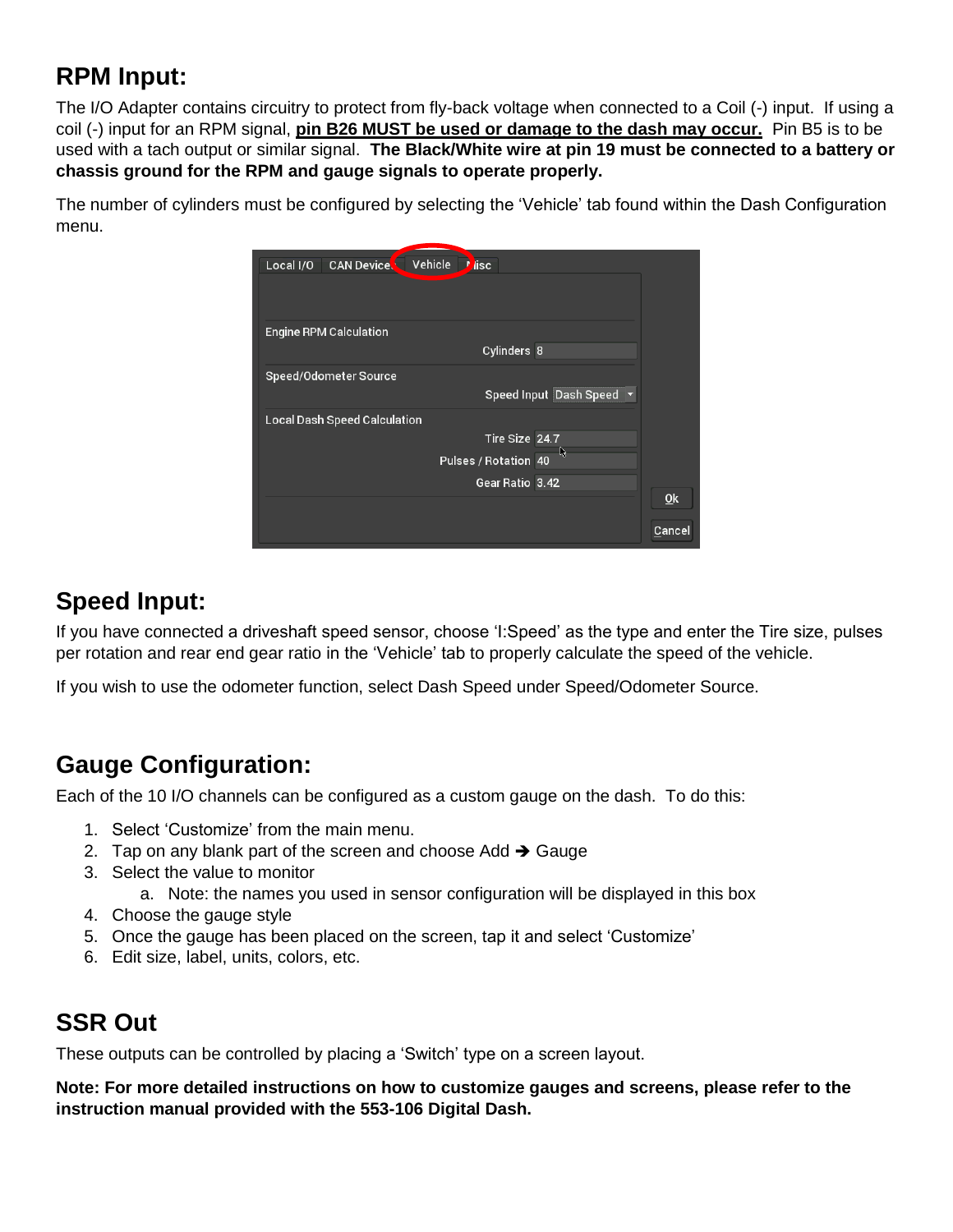# **Displaying SSR Out, I:SW to GND, and I:SW to 12v:**

Because these are switched I/O (active or inactive) Holley recommends using the following gauge styles:

- Status LED
- Symbol

When configuring these as gauges, **0 = OFF** and **1 = ON**

# **Wire Installation:**

If you purchased a kit with a harness, the mating connector is supplied. The pre-terminated wires can be installed using the following procedure:

- 1. The back of the connectors contain numbers showing the pin locations. The upper left (from the back) starts with position 1 and moves across. The final location (26) is on the bottom right. Note the location of the pin you wish to insert.
- 2. If a white cavity seal is in the hole you must first remove it with a pair of needle-nose pliers.
- 3. Ensure the white latch is in the unlocked (raised) position as shown. If it is flush with the connector body, unlock the connector using a flat blade screwdriver to push in the wide single white tab on the bottom of the connector.
- 4. Once the connector is unlocked, don't pull on other wires or you may partially pull them out.
- 5. Carefully insert a terminated wire from the back of the connector as shown, making sure it is fully inserted (look at the front of the connector for the end of the pin). Once all desired wires are inserted, push on the two white tabs on the top of the connector until they are flush with the connector body.
- 6. Insert white cavity seals in the unused locations to make the connector watertight.







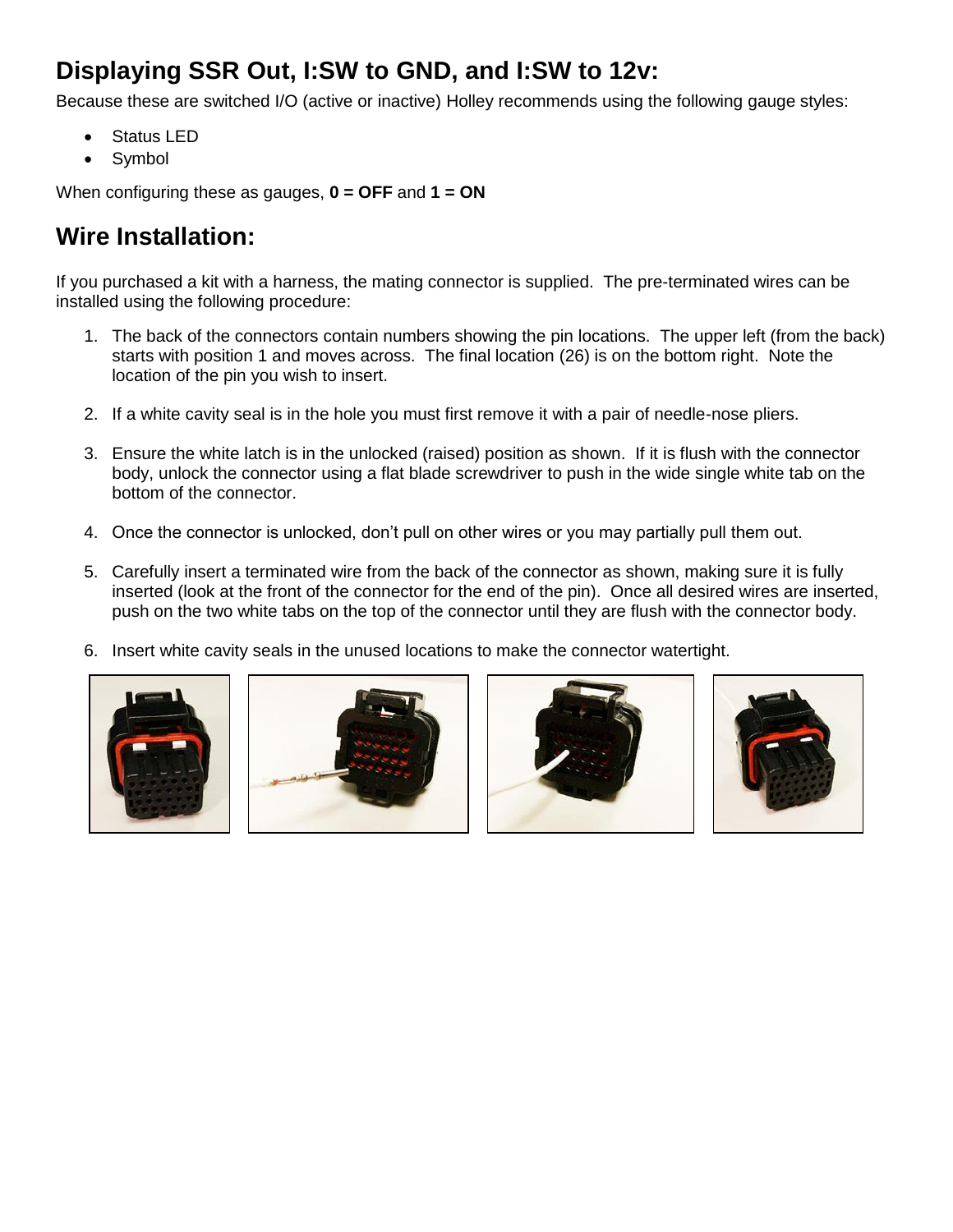# **Switch to Ground (SW to GND) Special Functions**

The *switch to ground* inputs can be used to control some of the functions of the dash. These can be wired to buttons on a steering wheel or other easily accessible location.

To use, enter the desired keyword in the Name field as shown in the table. You must include the square brackets, case is not sensitive.

| <b>Keyword (Name field)</b> | Function                           |
|-----------------------------|------------------------------------|
| $ $ [next]                  | Display the next screen layout     |
| $ $ [prev]                  | Display the previous screen layout |

The dash will provide a low current pullup source on each input designated as SW to GND.

### **Data Logging – Recording and Review:**

The Digital Dash can data log to internal memory, or to the included USB memory stick. To do this, touch anywhere on a gauge screen and tap the "Record" button in the bottom left hand corner of the screen. If the USB memory stick is plugged into the dash, the log will be saved it in real-time, otherwise it will be saved to internal memory. To stop a data log, simply touch the screen again and tap "Stop" in the bottom left hand corner of the screen.

*Note: When logging via the dash while connected to a Holley EFI system, the dash records all ECU channels, Dash I/O, Dash accelerometer data, and GPS data (if one is connected, P/N 554-140) at a rate of approximately 10-13 Hz in one log. The log recorded via the dash can then be reviewed with your Holley EFI software.*

*Note: The logging software contained on the USB memory stick included with your kit should only be used when using the dash in stand-alone mode (i.e., not connected to a Holley EFI system).*